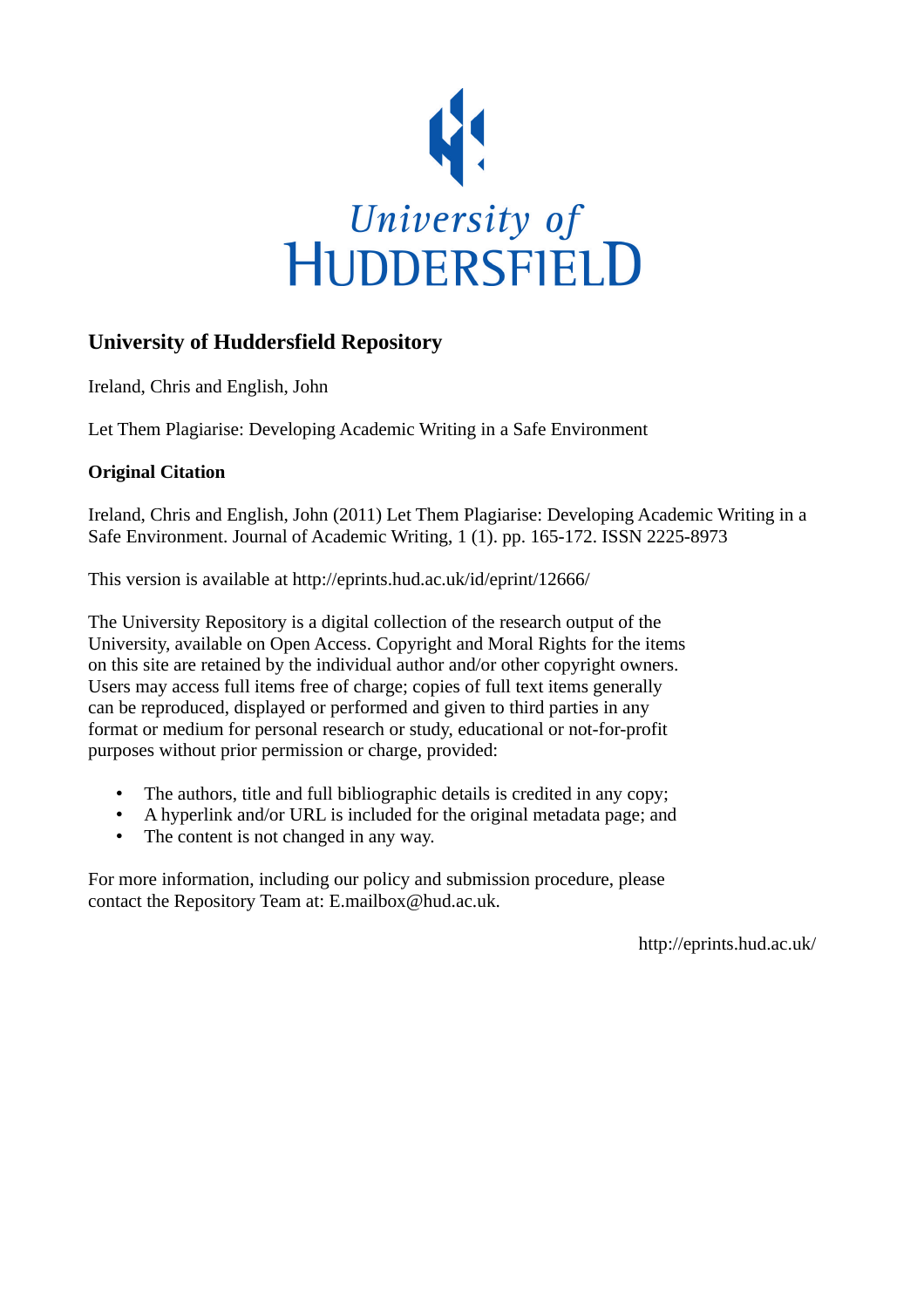

*Journal of Academic Writing* Vol. 1 No 1 Autumn 2011, 165–172

# **Let Them Plagiarise: Developing Academic Writing in a Safe Environment**

Chris Ireland *University of Huddersfield, UK*

John English, *University of Huddersfield, UK*

# **Abstract**

This paper considers a focus on plagiarism built into the first month of a core, year one accountancy module at the University of Huddersfield in England. In designing the approach to plagiarism education a consideration of learning theories, particularly learning styles and social constructivism, helped in reaching the conclusion that some students may need to experience plagiarism in order to appreciate what it constitutes. As a result, students write an early formative essay on which they receive feedback, mainly but not exclusively, on referencing and plagiarism. As part of this process students learn about why we should not plagiarise and are encouraged to explain their own understanding of plagiarism. A survey completed by the students following the first month of study indicates that many did not share the institution"s understanding of plagiarism prior to entering university and that many had subsequently changed their understanding.

# **Introduction**

The issue of plagiarism has been widely debated in recent years and in the light of this growing concern, Dahl (2007) has noted that institutions have adopted a variety of approaches in an attempt to address the problem. As recently as 2006, Macdonald and Carroll declared that the response to the problem of plagiarism was largely through 'detection and punishment' and called for a holistic approach, emphasising the need for a greater focus on learning. Such a holistic approach is promoted in the framework provided by the Joint Information Systems Committee (JISC) (2006), who at the time provided guidance on plagiarism to UK Higher Education Institutions (HEIs). The framework has 'six themes of action' which form the basis of 'the development of a sustainable model of practice' regarding plagiarism. One of the themes in this framework, entitled 'Teaching the Skills', provides general advice concerning how students might learn how to produce plagiarism free work. Commenting on this general theme JISC (2008) explains that

core instruction relating to information literacy development can be haphazard or assumed. It is vital, therefore, that all students are provided with appropriate and timely instruction with opportunities to practice in a supportive environment that allows them to learn from their mistakes.

This statement clarifies the need for HEIs to establish a focus on learning as part of a holistic strategy towards plagiarism. The question remains as to what this might mean in practice. What is clear from JISC (2008) is the need to ensure that the instruction students have regarding information literacy development is considered carefully and the statement probably reflects what has often occurred with the focus on plagiarism in many HEIs, that is to say, the instruction may not be appropriate or timely, it may not take place in a supportive environment and it may not allow students to learn from their mistakes.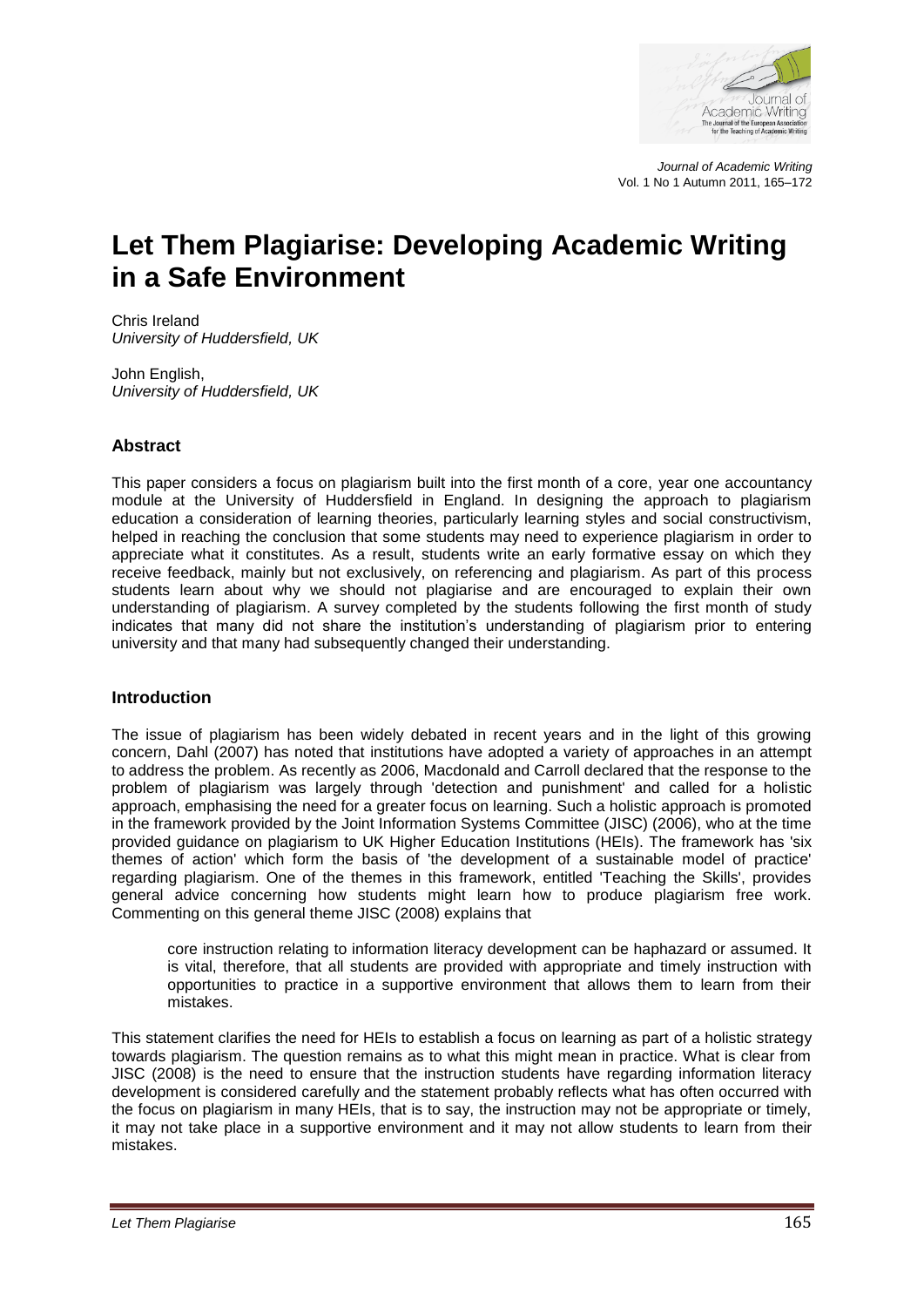This sentiment resonates with the tutors of the module which forms the focus of this paper, since it has developed underpinned by principles which accord with the ideas promoted by JISC (2008). This paper will explain how the approach taken to academic writing has developed but will particularly focus on plagiarism education and why we believe that allowing students to experience plagiarism may be an important part of this education.

#### **Learning about Plagiarism**

The importance of developing a focus on learning and plagiarism has been emphasised by a number of authors. Dawson (2004:135) argues that universities need to ensure that students are able to 'actively learn to be competent learners' emphasising that a lack of competence in 'scholarly citation and referencing' and a number of other study skills, including 'time management, effective reading and note-making […] is clearly a significant factor in the motivation to plagiarise'. Carroll (2002) and McGowan (2005) suggest an apprenticeship period providing time for students to participate in activities designed to help them incorporate the writing requirements of their discipline. McGowan (2005: 292) further argues that this apprenticeship should, for motivational purposes, begin by focussing on the positive reasons for citation and referencing as opposed to the negative threats attached to plagiarism avoidance. Carroll (2006), when discussing how and when the topic of plagiarism should be introduced to new students, emphasises the importance of the timeliness of instruction, suggesting that plagiarism is often claimed to have been covered during induction but that students do not remember a great deal of information provided during this period. She further argues that students need to be involved when they are learning and need the opportunity to 'experiment'. The ideas promoted here clearly align with JISC"s 'Teaching the Skills' theme.

It seems that the considerations which need to be made with regard to plagiarism education should be no different to the pedagogical considerations for any other topic. In fact, it may be argued that since the potential consequences of not understanding plagiarism are more serious than the potential consequences of not understanding a disciplinary topic, then greater consideration needs to be given to how best to help students understand plagiarism.

#### **Individual Differences and Learning about Plagiarism**

An important consideration in an approach to plagiarism education is the recognition of individual learner differences. While individual learner differences may comprise a variety of factors, important considerations in the context of plagiarism education are prior learning experiences and learning styles. Much of the literature relating to individual learner differences and plagiarism is written in the context of international students; however, with a student population in the UK which is becoming increasingly diverse, insights made by those considering international students may be more widely applicable.

Writing in the context of international students studying away from home, Mattisson (2010: 173) emphasises the need for tutors to appreciate that students may have developed a different understanding of plagiarism and that familiarity with practices in the student countries of origin is important before considering accusations of plagiarism. Support for this is provided by Bikowski and Broeckelman (2007) who explain that some students may think that by producing a paraphrased version of an author"s idea they are ruining the original. They also say that in many countries citation is not expected by undergraduates, with the concept of ownership of words being a notion with which many students raised in non-Western cultures will have difficulty. A further difficulty might arise when students from one particular culture might see providing help to a fellow student as a duty and therefore see nothing wrong in such action (Cordeiro 1995). This last situation highlights the construct of collectivism which is often highlighted as a contrasting cultural foundation (e.g. Alfred 2009 and Brennan and Durovic 2005) to the prevailing characteristic of individualism in the "West". This tends to be reflected in assessment where students are usually expected to complete assignments individually. However, despite these observations, Montgomery (2010: 30) warns against over generalising, referring to learners as having their own 'personal learning "culture"'.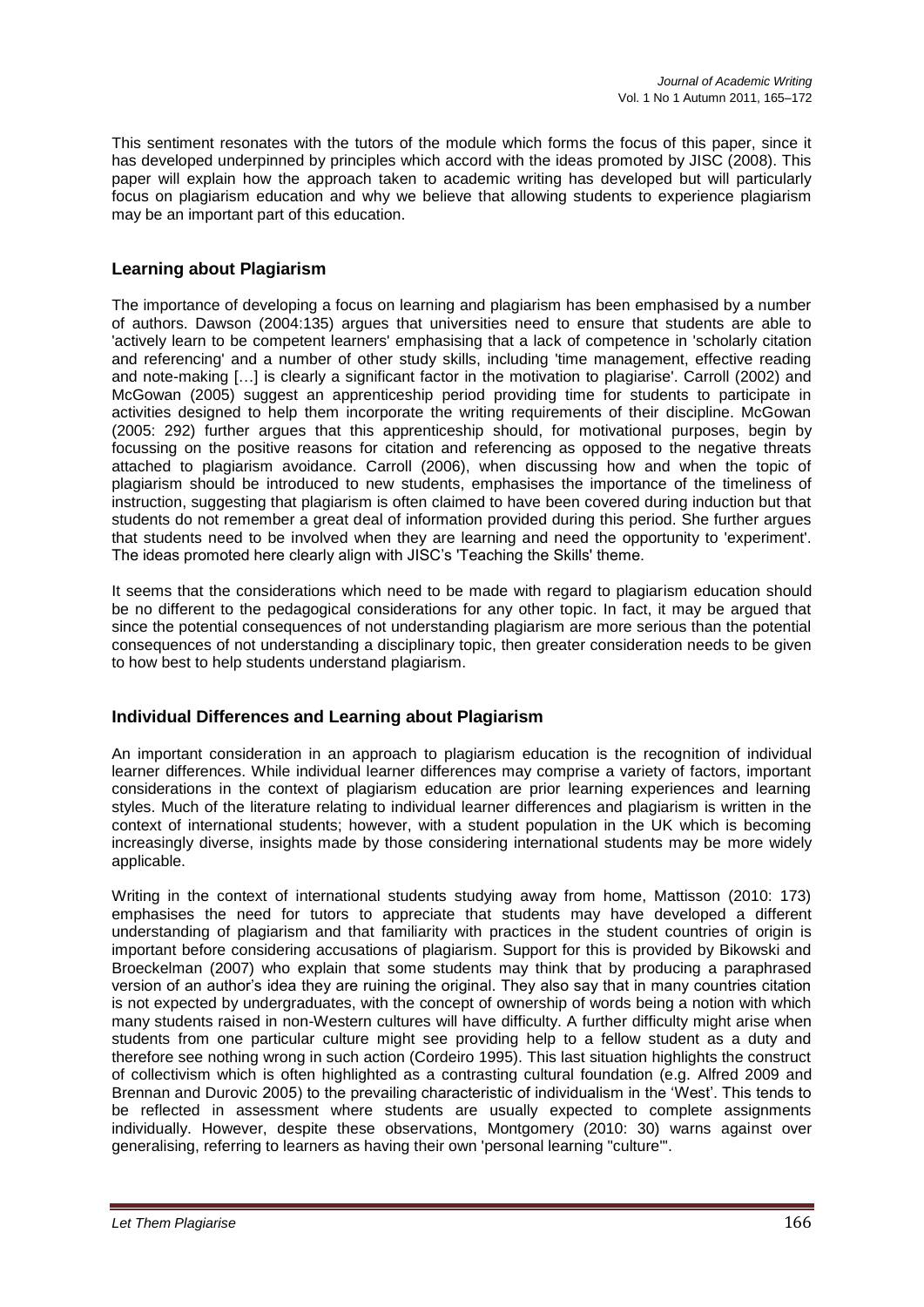Individual differences are highlighted by Carroll (2008) who, writing in the context of UK Higher Education, explains that both international and domestic student understandings of plagiarism are likely to be equally as varied. These understandings will have been developed in a variety of environments and will have developed from the individual experiences of the students both inside and outside the classroom. Some students may enter Higher Education with little understanding of plagiarism and others may have an understanding which is similar to their institution"s. However, the likelihood is that many students will find that their previously acceptable writing practices are unacceptable in Higher Education (McCune 2004 and Sinclair 2006) and that rather than being rewarded for these practices they are punished (Ryan and Hellmundt 2003).

While knowledge of prior learning relating to plagiarism can help to ascertain student understandings of plagiarism on entering Higher Education, knowledge of learning styles can help course designers determine the types of activities in which students might engage in order to best gain an understanding of plagiarism. Despite the potential which a knowledge of learning styles has in plagiarism education most of the available discussion of learning styles in the plagiarism literature highlights how learning styles developed by groups of international students, and particularly those from Asia, may impact on their propensity to plagiarise (see Brennan and Durovic 2005 and Handa and Power 2005). However, Montgomery (2010: 124) doubts the usefulness of attempting to associate particular learning styles with particular cultures. Indeed, it may be more useful in the context of plagiarism education to consider how knowledge of learning styles can help in the design of activities.

The position taken by the tutors on the module discussed in this paper is that it is important to recognise that a variety of evolving learning styles may be exhibited by students and that as a group they will therefore require a range of activities in order to learn about plagiarism. Taking account of the suggestions that students should be able to 'learn from their mistakes' (JISC 2008), 'experiment' (Carroll 2006) and serve an apprenticeship (Carroll 2002 and McGowan 2005) it would seem that a good starting point for some students might be the opportunity to produce some academic writing and gain some feedback which might include comments regarding plagiarism. This idea is also supported by those who take a social constructivist view of learning. Such a view sees individuals creating shared understanding through 'interaction, practice, and above all, through feedback' (Carroll 2009: 123). Given the likelihood that students will arrive with a variety of understandings of plagiarism then it seems vital that institutions provide opportunities for practice and feedback which involve interaction with staff and peers.

# **Encouraging a more Critical Approach when Learning about Plagiarism**

A further influence on the approach described in this paper, which is underpinned by social constructivism, has been an attempt to take a more critical approach to plagiarism education. This is derived from the debate over approaches to the development of academic writing, which considers whether a critical or pragmatic approach to the development of students' academic writing should be taken. As with much of the academic writing literature the discussion takes place in the context of English for Academic Purposes, which particularly considers the needs of non-native speakers. However, as with previously discussed topics, there is no reason why this debate should not extend to the needs of native speakers who may be as unfamiliar with the writing requirements of the academy as their non-native speaking peers.

Briefly, a pragmatic approach to the learning of academic writing presents conventions and rules to which the students must conform. They must learn them and accept them without question. They then have a framework for writing at university. In contrast the critical approach allows the students to challenge these norms and allows them to consider the desirability of following writing conventions. These approaches are generally seen as opposing paradigms; however recently, critical pragmatism has been promoted as a possible reconciliation of this dichotomy. Harwood and Hadley (2004) suggest such an approach in which students investigate conventions in order to ascertain the extent to which writing conventions are followed. An alternative to this approach, which seems to be underpinned by similar principles, would be an approach based on academic discussion. Telling students that plagiarism is unacceptable and promoting passive acceptance of the convention, a pragmatic approach, may encourage students to adopt the idea but with no guarantee of a deep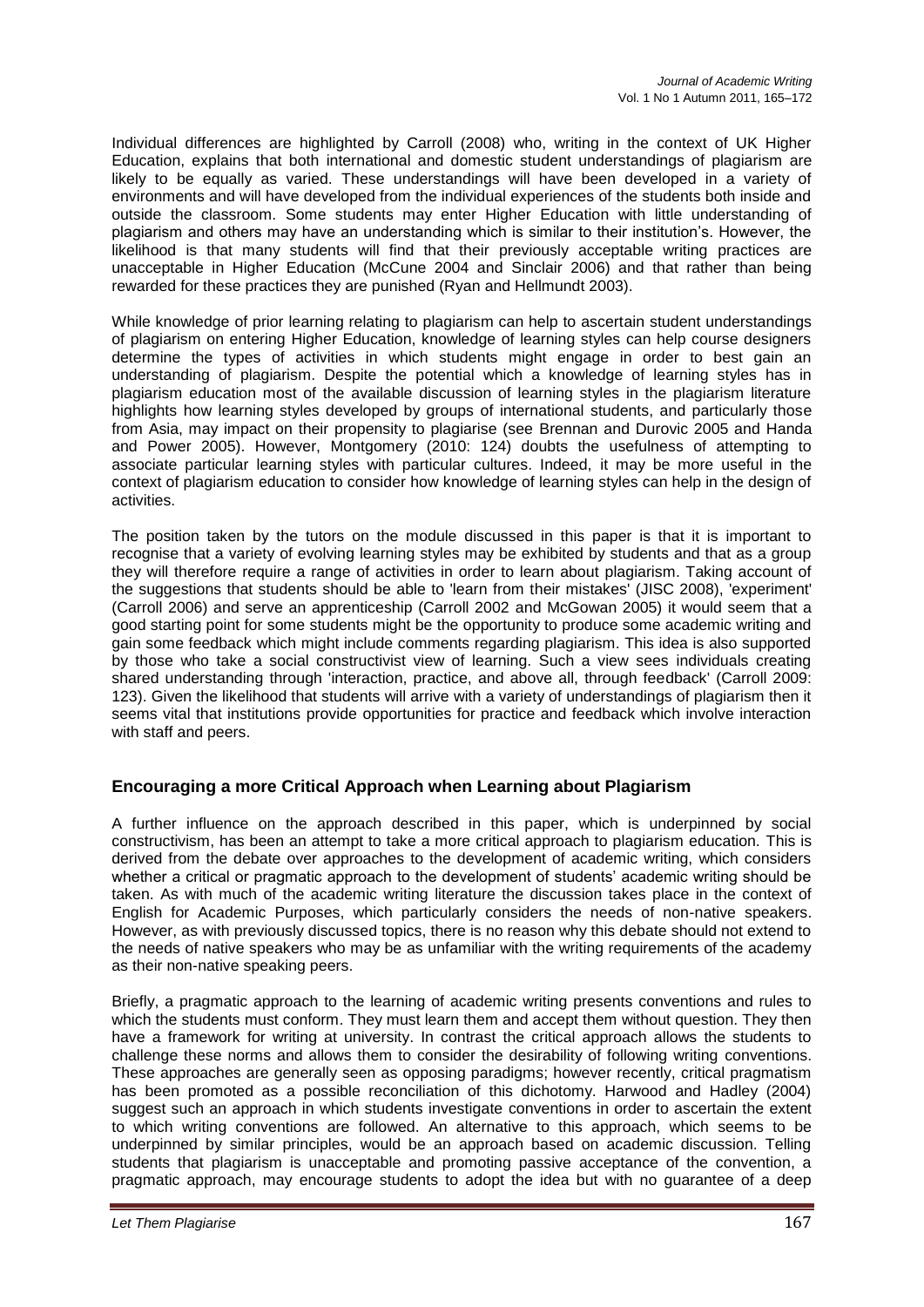commitment to the principle, particularly if they do not fully understand the reasons. However, if students are given the opportunity to explore the concept, to see what plagiarism might look like and to be involved in discussion of plagiarism then they will be able to discover why the academy takes the subject so seriously and indeed why Clark (1992), herself an advocate of critical pedagogy, reserves plagiarism as an academic writing convention which should remain unchallenged. This is supported by East (2006) who explains that one of the difficulties students may have in learning about plagiarism avoidance is that if they are not encouraged to take a critical approach to the topic they may not be in a position to appreciate why the academy places such high importance on its avoidance.

Having explained why learning needs to be carefully considered when planning a plagiarism policy, the particular approach adopted with a group of new undergraduates is now discussed. The approach consists of a number of activities; however, the particular focus is on a formative essay and on the feedback provided to students on this essay.

# **The Development of the Approach**

We had realised in 2005 that we were not doing enough to help the students learn about plagiarism or for that matter, a number of the skills required for study at university. Until this time new students had been offered six, weekly, hour-long skills sessions. The first week was always well attended (over 50 students) but by week six attendance had dwindled to less than ten. The sessions included one on plagiarism which followed a common format of asking students to consider whether various pieces of writing had been plagiarised from an initial paragraph which they had been asked to read. The approach was driven by pragmatic considerations and took no account of prior knowledge of plagiarism or that students may not all develop an understanding of plagiarism in the same way.

We were fortunate that a new module was planned as a starting point for Personal Development Planning and we were able to plan the incorporation of skills development during the initial development of the module. The module includes a large number of short assignments and activities which students incorporate into a portfolio of work which they then use as the basis of reflection as the module develops.

It had always been our intention to have an early focus on academic writing and as a result we included a series of activities, including two on referencing and plagiarism, which built up to the submission of a 1,000 word formative assignment during week four of the first term. The end result was the production of documents required when making an application for a placement position, accompanied by the written assignment which asked the students to justify, based on their reading, the design of their CV or covering letter.

This format operated for the first two years of the module. During this time a large number of the students completed the report successfully and the feedback provided was on a range of assignment writing issues. However, a small but worrying number of students had not incorporated the messages about referencing and plagiarism despite the instruction seeming to be relevant and timely (carried out while the students were preparing the assignment).

In considering how we were going to move forward we were helped by feedback from two areas. Firstly, we spoke informally to some of the students who had written unacceptably during both years that the format existed. A consistent message was that having been accused of plagiarism and having been able to discuss the issue in this context had helped them realise what they needed to do in the future. In some cases student understandings developed prior to university seemed to take precedence over the messages we had been delivering about plagiarism. Also, the results of an internal survey of the 2007 induction programme revealed that many students felt that they wanted to begin their studies sooner, feeling there was a great deal of spare time during the induction period. These insights helped inform the redesign of the first four weeks of the module.

The redesigned module now has two shorter pieces of writing each of 500 words. The first assignment, set on the Tuesday of Induction Week and due three days later, is treated as a formative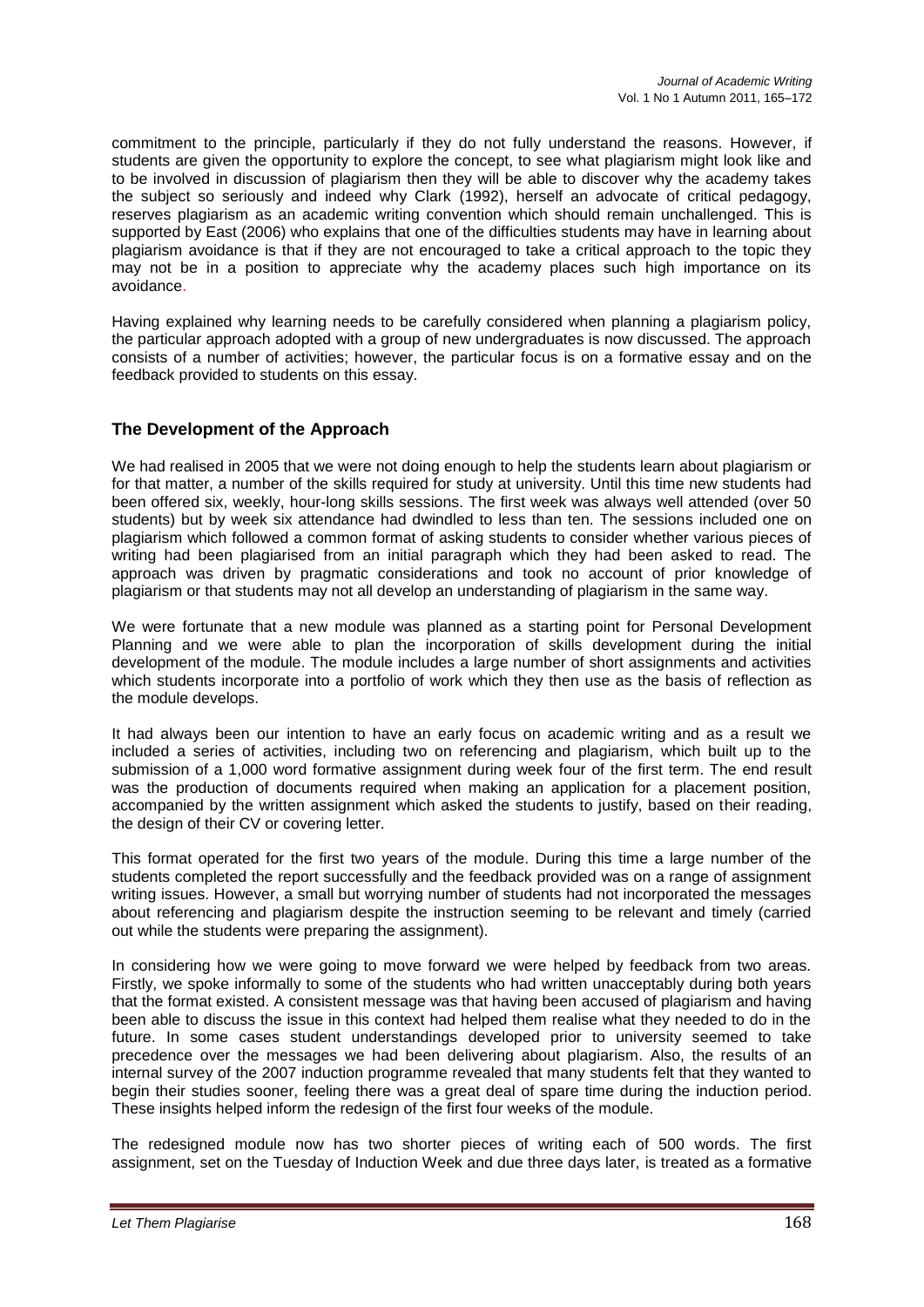assessment, being used to help develop the writing processes for the second assignment which is due as previously, in week four.

The first essay asks the students to discuss the value of work placement and draws on the fact that many of the students decide to study this course because of the work placement opportunity in the third year. The assignment brief is distributed with some simple instructions and includes a list of three relevant sources to be used. The students are restricted to three set sources so that they do not spend time searching for literature and are able to focus on writing. The instructions they receive provide details of how to cite but plagiarism is not mentioned at any point. The submission is via Turnitin only and the tutors assess the submissions using GradeMark. The assessment of the essays focusses on a range of issues relating to writing and not only on referencing and plagiarism.

During the week following submission the students are provided with opportunities to have feedback on the assignment in a variety of ways in an attempt to account for the possible individual differences mentioned above.

As with most other written assignments, individual written feedback is provided on each essay and in many cases the Turnitin report is used to support points. As well as using Turnitin to highlight potential plagiarism, it can be used to focus on other aspects of writing (Davis and Carroll 2009).

For those who write the best essays the feedback is also, with the permission of the authors, anonymised and made available to the whole cohort via the University"s virtual learning environment (VLE). As Heinrich (2007: 275) explains, the feedback of individual students can be useful to the whole group and this can be facilitated easily using a VLE.

During the tutorial while the students begin the next element of the module, volunteers receive oral feedback on their assignment in front of their group. This enables students to see how some of their peers have written and highlights both positive and negative aspects of writing. However, each volunteer is asked what they previously understood plagiarism to be so that the whole group is able to see the potential for misunderstanding the issue as seen by HEIs.

The activities relating to plagiarism and writing continue as previously but now take place in the context of the students having received feedback on a formative assignment and experienced some discussion of plagiarism. These activities consist of an interactive lecture which uses voting pad technology, similar to one described by Bombaro (2007), and two quizzes provided via the VLE. These take place before the second formative assignment is submitted in week four.

The approach which has evolved recognises that students do not begin their studies with a homogeneous understanding of plagiarism and over the first month provides students with a variety of opportunities to consider critically why plagiarism is taken seriously.

# **Evaluation of the Approach**

The approach described here cannot yet be fully evaluated as students have not reached their final year of study. However, the incidence of potential plagiarism during the assignment in week four fell considerably with only two students out of around ninety requiring feedback about this. In the previous two years the cohorts had been smaller and on both occasions the number of students requiring such feedback had been greater than ten.

Following receipt of feedback on the second formative assignment the students are invited to complete a short questionnaire about the module which includes a number of questions about the approach taken to writing and plagiarism.

Sixty-four students of eighty-one who completed the questionnaire indicated that they had heard of plagiarism before attending university. However, of these sixty-four all but two indicated that their understanding had changed during the first month at university.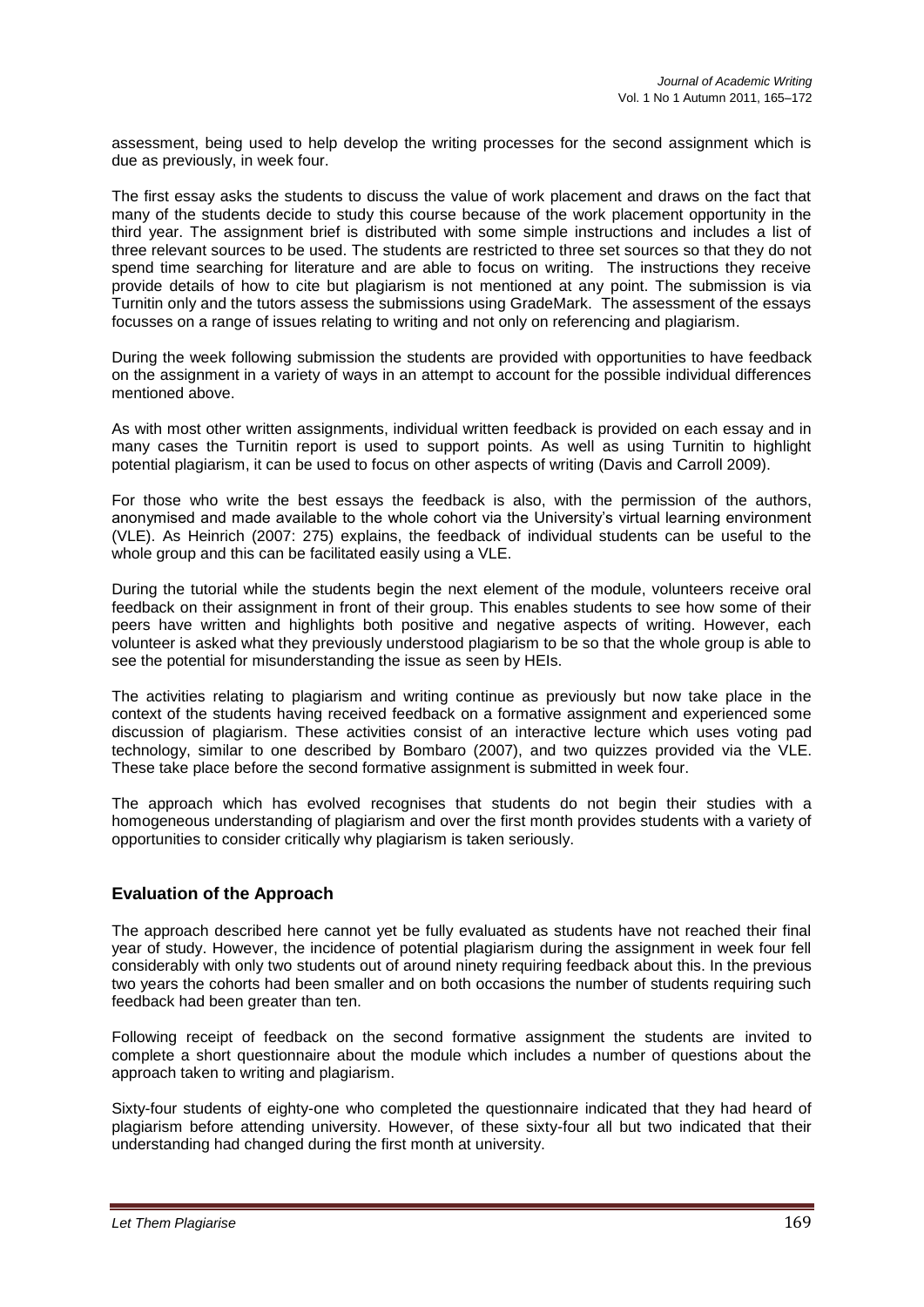All the students were asked to rate which activity of six presented to them had contributed most and which least to their understanding of plagiarism. The results (see Table 1) showed that each of the six items had been selected by students as being either most or least useful. This may support the view that the approach caters for differences between learners. Also, the apparent usefulness of the activities peaks around the middle with activities which are presented in weeks two and three of teaching (items 3–5 in Table 1) being rated as adding most by 55 out of 68 students who responded.

It seems clear that by the submission of the second written assignment in week four a large number of students were already confident in the development of their writing with plagiarism not mentioned in feedback. It may also be the case that many students felt confused following the feedback on the first written assignment, particularly if their previous understanding of plagiarism had been challenged. This confusion may then have been clarified when the subsequent activities were completed.

Table 1 Which of the following has added most / least to your understanding of plagiarism?

| <b>Item</b>                                                               | Most | Least |
|---------------------------------------------------------------------------|------|-------|
| 1) Written feedback on the Baseline Assessment (placement essay)          | 6    | 16    |
| 2) Oral feedback in tutorial on the Baseline Assessment (placement essay) |      | 14    |
| 3) The plagiarism lecture which used the voting pads                      | 16   |       |
| 4) The Plagiarism Test                                                    | 29   | 6     |
| 5) The Referencing Competency Test                                        | 10   | 10    |
| 6) Feedback on the Academic Report (covering letter)                      |      | 14    |
| 7) None of the above                                                      |      |       |

# **Conclusion**

Given the diversity of our students, allowing them to write, possibly plagiarise and experience their own feedback and that of others might be the most appropriate starting point. Such an approach provides the basis that some students may need in order to engage with other activities aimed at helping them move towards the institution's understanding of plagiarism. The available evidence presented in this paper suggests that taken as a whole, the activities described have had a real impact on how the majority of the students perceive plagiarism. One student commented in the final reflection of their module portfolio:

A major problem for me at the start of university was how everything from an external source had to be referenced. This showed in the first essay I completed as I did not use the referencing system correctly. Nevertheless, after having several interactive lectures on this I overcame my initial problems.

While finding the right balance between providing warnings about plagiarism and encouraging students to think about why we follow particular writing conventions is not easy, reflections such as this reassure us that an approach to plagiarism education which draws on critical pragmatism and learning styles has real merit.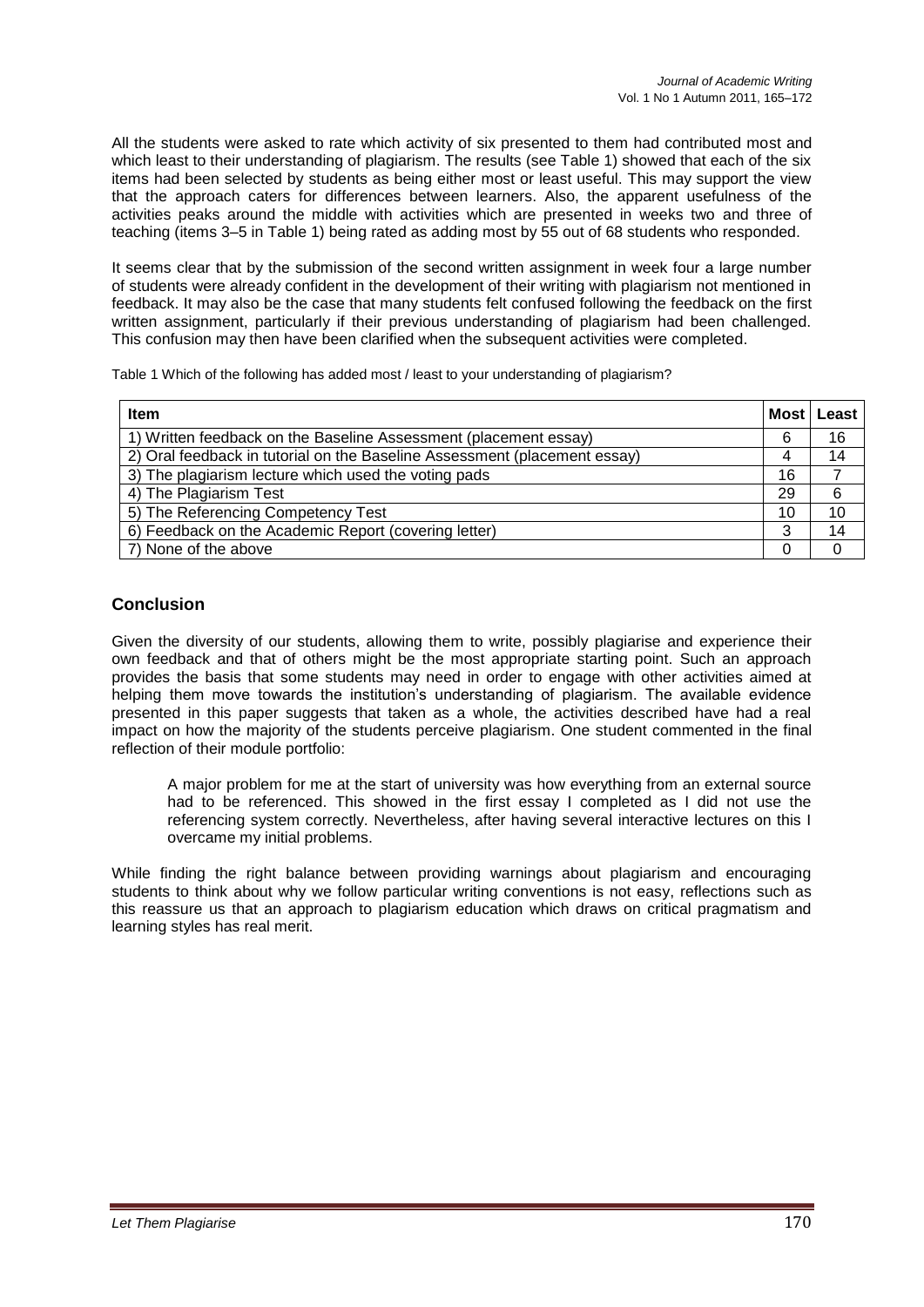### **References**

- Alfred, M. V. (2009) Nonwestern Immigrants in Continuing Higher Education: A Sociocultural Approach to Culturally Responsive Pedagogy. *The Journal of Continuing Higher Education*, 57 (3), 137–148 [online] available from <http://pdfserve.informaworld.com/560154\_731213557\_916571356.pdf> [2 March 2010]
- Bikowski, D. and Broeckelman, M. (2007) An Educational Framework for Nurturing a Culture of Academic Honesty. In: *Riding the Wave to Excellence in Engineering Education. 114th Annual Conference of the American Society for Engineering Education*, June 24–27, 2007, Honolulu, Hawaii [online] available from <http://soa.asee.org/paper/conference/paperview.cfm?id=5376> [7 April 2009]
- Bombaro, C. (2007) Using Audience Response Technology To Teach Academic Integrity: "The Seven Deadly Sins Of Plagiarism" at Dickinson College, *Reference Services Review* 35 (2), 296– 309 [online] available from: <http://www.emeraldinsight.com> [2 July 2008]
- Brennan, L. and Durovic, M. J. (2005) ' "Plagiarism" and the Confucian Heritage Culture (CHC) Student'. In: *Educational Integrity: Values in Teaching, Learning & Research: the 2nd Asia Pacific Educational Integrity Conference*. University of Newcastle, Newcastle, Australia 2–3 December [online] available from <http://www.newcastle.edu.au/conference/apeic/booklet/APEIC05proceeding.pdf> [1 April 2009]
- Carroll, J. (2002) *A Handbook for Deterring Plagiarism in Higher Education*. Oxford: Oxford Centre for Staff and Learning Development
- Carroll, J. (2006) "Jude Carroll on Plagiarism". Presented at the Eighth Learning and Teaching Conference, University of Nottingham, Nottingham: University of Nottingham [online] available from <http://www.nottingham.ac.uk/pgche/overview/video/title/judecarr898/> [16 December 2009]
- Carroll, J. (2008) 'Assessment Issues for International Students and for Teachers of International Students'. In *The Enhancing Series Case Studies: International Learning Experience*. *The Higher Education Academy: Hospitality, Leisure Sport and Tourism Network* [online] available from <http://hca.ltsn.ac.uk/assets/bmaf/documents/publications/Case\_studies/carroll.pdf> [5 February 2010], 1–13
- Carroll, J. (2009) "Plagiarism as a Threat to Learning: An Educational Response". in *Assessment, Learning and Judgement in Higher Education.* ed. by Joughin, G. London: Springer, 115–131
- Clark, R. (1992) "Principles and Practice of CLA in the Classroom". in *Critical Language Awareness.*  ed. by Fairclough, N. London: Longman, 117–140
- Cordeiro, W. P. (1995) "Should a school of business change its ethics to conform to the cultural diversity of its students?" *Journal of Education for Business* [online] 27. available from Business Source Premier <http://web.ebscohost.com> [8 December 2010]
- Dahl, S. (2007) "Turnitin (R): The student perspective on using plagiarism detection software". *Active Learning in Higher Education* [online], 8 (2), 173–191. available from <http://alh.sagepub.com/cgi/reprint/8/2/173> [1 December 2009]
- Davis, M. and Carroll, J. (2009) "Formative Feedback within Plagiarism Education: Is There a Role for Text-Matching Software?" *International Journal for Educational Integrity* [online] 5 (2), 58–70. available from <http://www.ojs.unisa.edu.au/index.php/IJEI/article/view/614/471> [9 December 2010]
- Dawson, J. (2004) "A Perspective on Plagiarism". In *Transforming Knowledge into Wisdom: Holistic Approaches to Teaching and Learning: Annual Conference of the Australasian Higher*